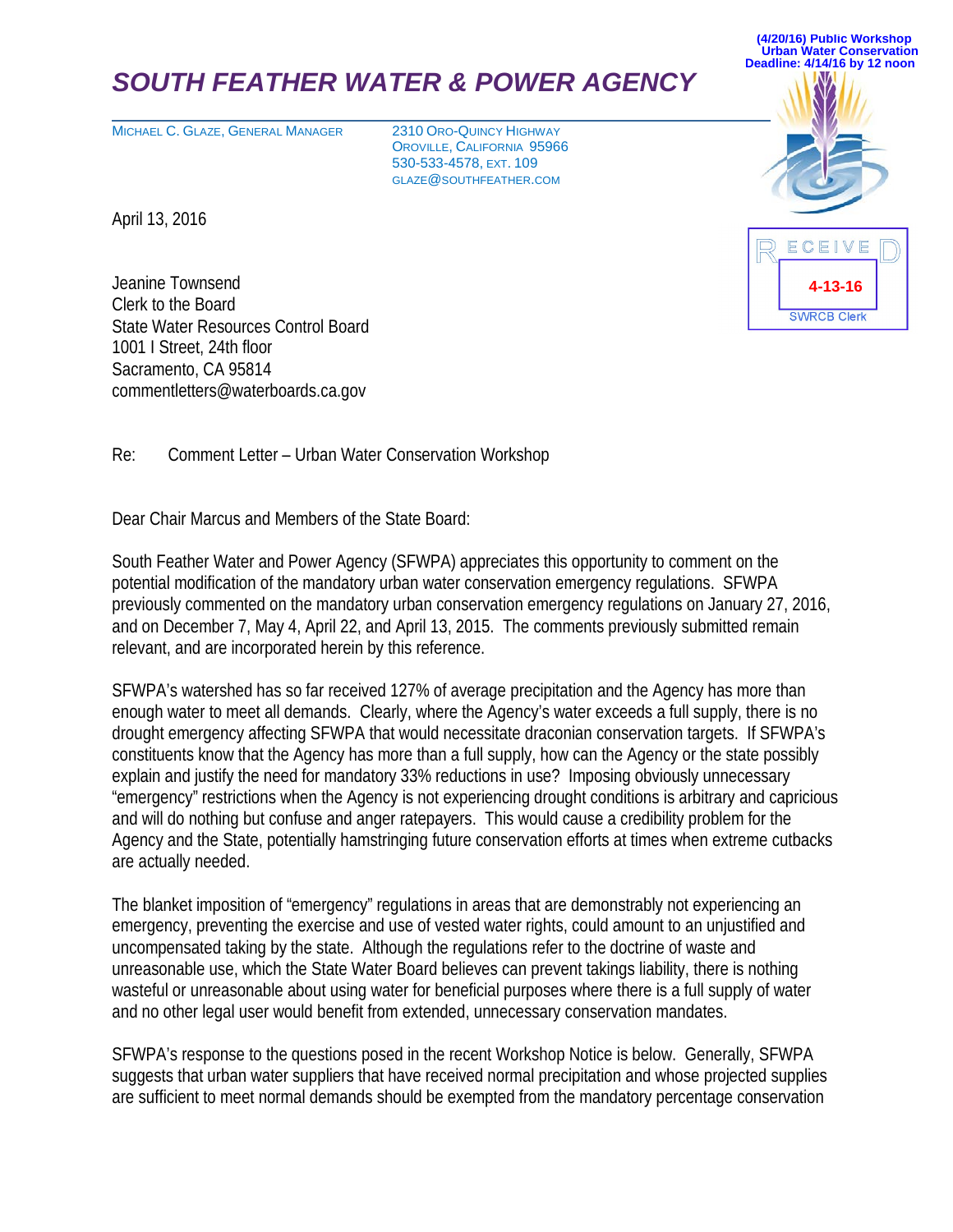State Water Resources Control Board Comment Letter – Urban Water Conservation Workshop April 13, 2016 Page 2

goals. The end-user conservation requirements should remain in place statewide until the emergency regulations expire.

## 1. **What elements of the existing February 2016 Emergency Regulation, if any, should be modified and how so?**

# **§ 863**

 $(a)$  ....

(5) The drought conditions that formed the basis of the Governor's emergency proclamations continue to exist in some portions of the state; and

(6) The drought conditions in some portions of the state may will likely continue for the foreseeable future and additional action by both the State Water Resources Control Board and local water suppliers may will likely be necessary in such areas to prevent waste and unreasonable use of water and to further promote conservation.

# **§ 864**

(a) To prevent the waste and unreasonable use of water and to promote water conservation, each of the following actions is prohibited, except where necessary to address an immediate health and safety need or to comply with a term or condition in a permit issued by a state or federal agency:

(e) (1) To prevent the waste and unreasonable use of water and to promote water conservation, any homeowners' association or community service organization or similar entity is prohibited from: . . . .

## **§ 865**

(a) As used in this section:

. . . .

. . . .

. . . .

. . . .

(3) "Total potable water production" means all potable water that enters into a water supplier's distribution system, excluding water placed into storage and not withdrawn for use during the reporting period, or water exported outsider the supplier's service area.

- (b) In furtherance of the promotion of water conservation each urban water supplier shall:
- 

(2) Prepare and submit to the State Water Resources Control Board by the 15th of each month a monitoring report on forms provided by the Board. The monitoring report shall include the amount of potable water the urban water supplier produced, including water provided by a wholesaler, in the preceding calendar month and shall compare that amount to the amount produced in the same calendar month in 2013. The monitoring report shall specify the population served by the urban water supplier, the percentage of water produced that is used for the residential sector, descriptive statistics on water conservation compliance and enforcement efforts, the number of days that outdoor irrigation is allowed, and monthly commercial, industrial and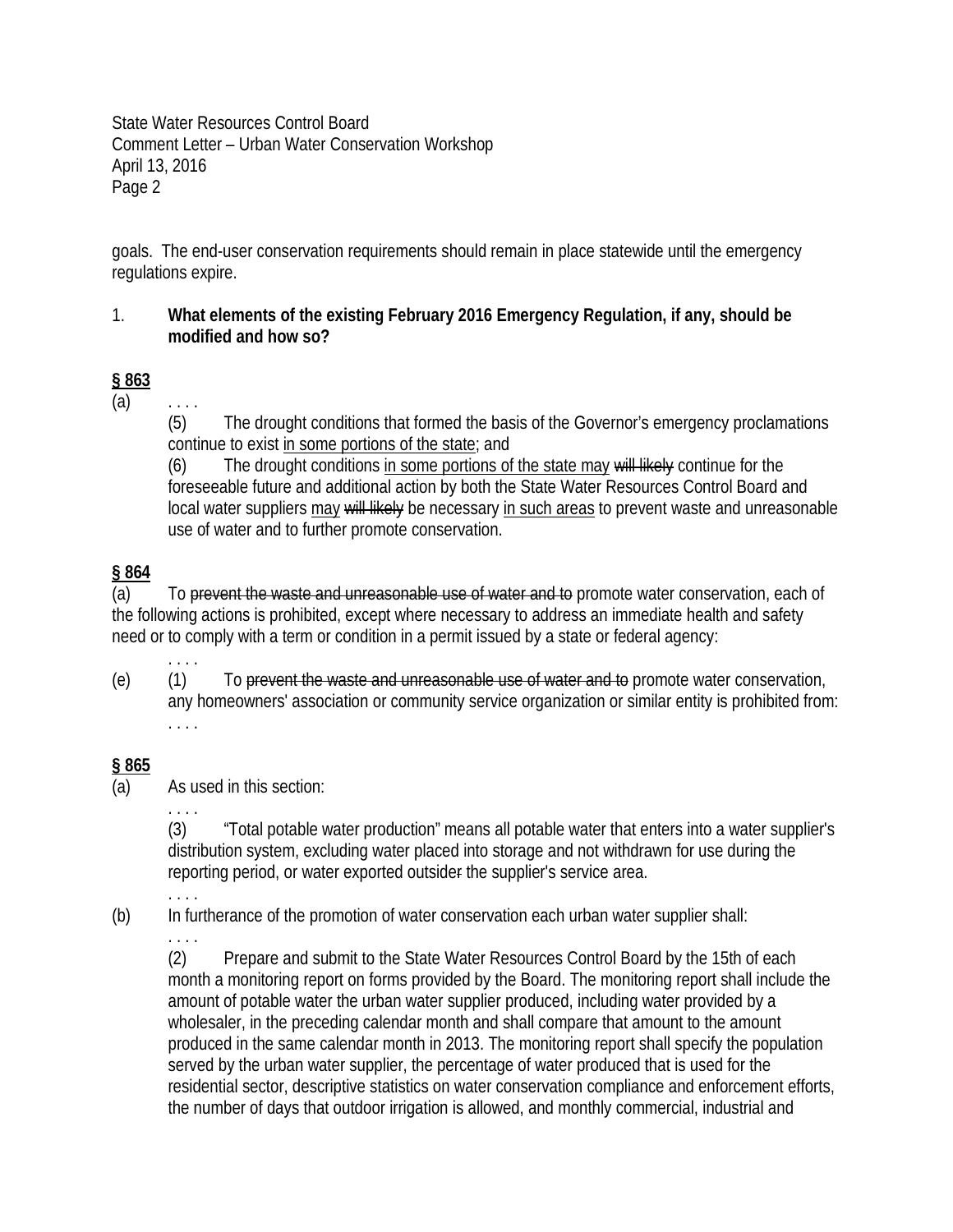State Water Resources Control Board Comment Letter – Urban Water Conservation Workshop April 13, 2016 Page 3

> institutional sector use. The monitoring report shall also estimate the gallons of water per person per day used by the residential customers it serves. This subdivision (b)(2) shall not apply to any urban water supplier that qualifies under subdivision (c)(2), below.

- (c) (1) To prevent the waste and unreasonable use of water and to meet the requirements of the Governor's November 13, 2015 Executive Order, each urban water supplier shall reduce its total potable water production by the percentage identified as its conservation standard in this subdivision. Each urban water supplier's conservation standard considers its service area's relative per capita water usage.
	- (2) (A) Each urban water supplier whose source of supply does not include groundwater or water imported from outside the hydrologic region in which the water supplier is located, and that has a minimum of four years' reserved supply available, may submit to the Executive Director for approval a request that, in lieu of the reduction that would otherwise be required under paragraphs (3) through (10), the urban water supplier shall elect to reduce its total potable water production by 4 percent for each month as compared to the amount used in the same month in 2013. Any such request shall be accompanied by information showing that the supplier's sources of supply do not include groundwater or water imported from outside the hydrologic region and that the supplier has a minimum of four years' reserved supply available.

(B) Each urban water supplier whose source watershed(s) have received normal amounts of precipitation during the 2016 water year and whose projected water supply for 2016 exceeds normal demand levels may submit to the Executive Director for approval a request for exemption from the reduction that would otherwise be required under paragraphs (3) through (10) of this subdivision (c). Any such request shall be accompanied by information showing that the supplier's source watershed(s) have received at least normal precipitation during the 2016 water year and that the supplier's projected supply for 2016 is sufficient to supply normal demands.

(g) (1) To prevent waste and unreasonable use of water and to promote water conservation, each distributor of a public water supply that is not an urban water supplier shall take one or more of the following actions:

. . . .

. . . .

# 2. **How should the State Water Board account for regional differences in precipitation and lingering drought impacts, and what would be the methods of doing so?**

The State Water Board should account for regional differences in precipitation and drought impacts by considering whether each urban water supplier's source watershed(s) have received normal precipitation and whether each urban water supplier's projected supply is sufficient to satisfy normal water demands.